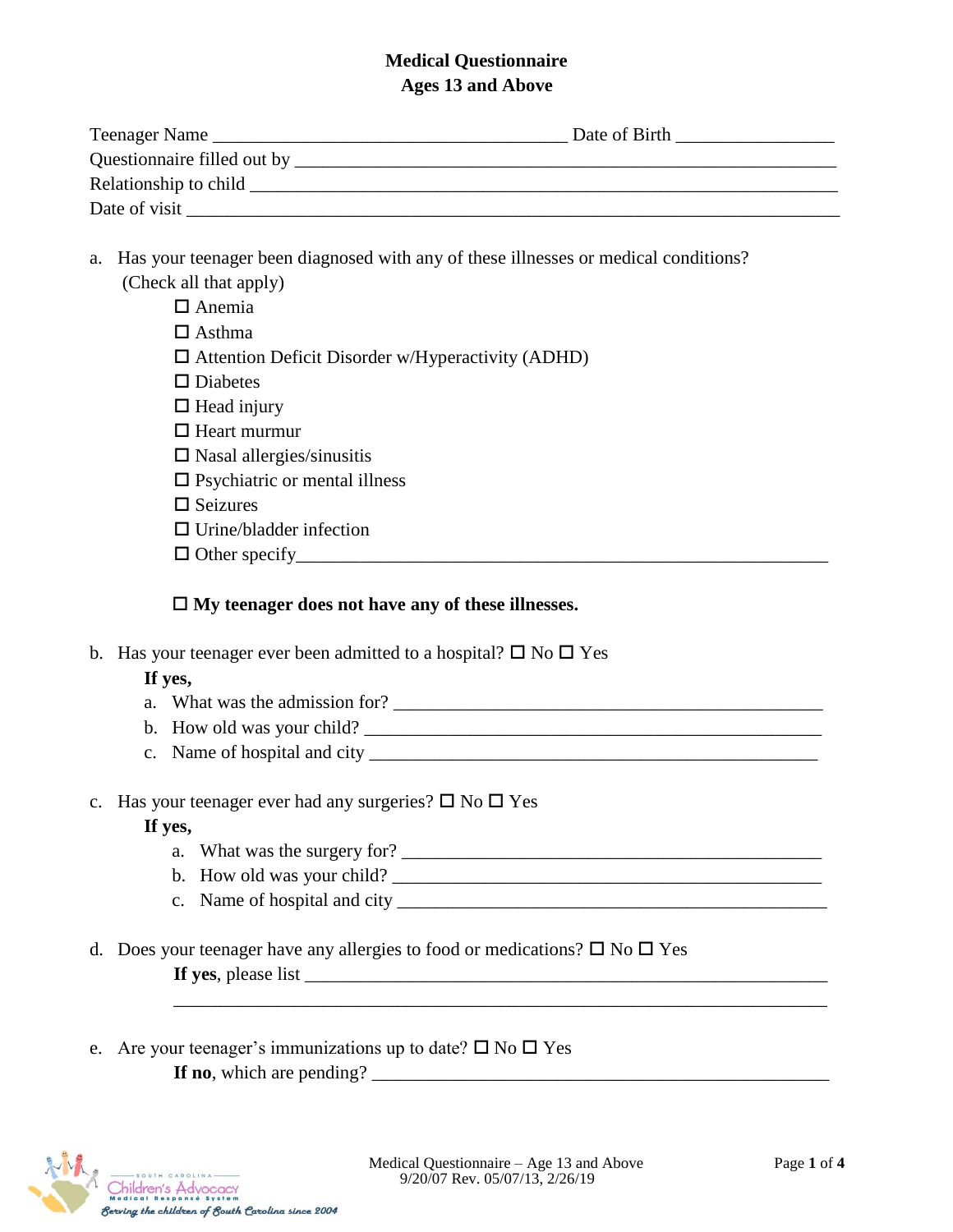f. Please check all that apply to your teenager's health at this time

 $\square$  Loss of energy  $\Box$  Weight loss  $\Box$  Weight gain  $\square$  Gums bleed easily

 $\square$  Bleeds for a long time after a cut

 $\square$  Difficulty hearing

 $\Box$  Teeth are discolored and break easily

 $\Box$  Hives

 $\square$  Eczema

 $\square$  Muscle aches

 $\square$  Joint pain or swelling

 $\Box$  Trouble with eyesight

 $\square$  Wears glasses

 $\square$  Wheezing

## **My teenager does not have any of these problems.**

g. Is your teenager taking any medications or vitamins now?  $\Box$  No  $\Box$  Yes

**If yes**, what is he/she taking? \_\_\_\_\_\_\_\_\_\_\_\_\_\_\_\_\_\_\_\_\_\_\_\_\_\_\_\_\_\_\_\_\_\_\_\_\_\_\_\_\_\_\_\_\_

What illness/condition is he/she taking this for?

Has your teenager ever used birth control that was prescribed by a doctor?  $\Box$  No  $\Box$  Yes **If yes**, what kind? \_\_\_\_\_\_\_\_\_\_\_\_\_\_\_\_\_\_\_\_\_\_\_\_\_\_\_ For how long? \_\_\_\_\_\_\_\_\_\_\_\_\_\_\_\_

\_\_\_\_\_\_\_\_\_\_\_\_\_\_\_\_\_\_\_\_\_\_\_\_\_\_\_\_\_\_\_\_\_\_\_\_\_\_\_\_\_\_\_\_\_\_\_\_\_\_\_\_\_\_\_\_\_\_\_\_\_\_\_\_\_\_\_\_\_

\_\_\_\_\_\_\_\_\_\_\_\_\_\_\_\_\_\_\_\_\_\_\_\_\_\_\_\_\_\_\_\_\_\_\_\_\_\_\_\_\_\_\_\_\_\_\_\_\_\_\_\_\_\_\_\_\_\_\_\_\_\_\_\_\_\_\_\_\_\_\_\_\_\_\_ \_\_\_\_\_\_\_\_\_\_\_\_\_\_\_\_\_\_\_\_\_\_\_\_\_\_\_\_\_\_\_\_\_\_\_\_\_\_\_\_\_\_\_\_\_\_\_\_\_\_\_\_\_\_\_\_\_\_\_\_\_\_\_\_\_\_\_\_\_\_\_\_\_\_\_ \_\_\_\_\_\_\_\_\_\_\_\_\_\_\_\_\_\_\_\_\_\_\_\_\_\_\_\_\_\_\_\_\_\_\_\_\_\_\_\_\_\_\_\_\_\_\_\_\_\_\_\_\_\_\_\_\_\_\_\_\_\_\_\_\_\_\_\_\_\_\_\_\_\_\_ \_\_\_\_\_\_\_\_\_\_\_\_\_\_\_\_\_\_\_\_\_\_\_\_\_\_\_\_\_\_\_\_\_\_\_\_\_\_\_\_\_\_\_\_\_\_\_\_\_\_\_\_\_\_\_\_\_\_\_\_\_\_\_\_\_\_\_\_\_\_\_\_\_\_\_ \_\_\_\_\_\_\_\_\_\_\_\_\_\_\_\_\_\_\_\_\_\_\_\_\_\_\_\_\_\_\_\_\_\_\_\_\_\_\_\_\_\_\_\_\_\_\_\_\_\_\_\_\_\_\_\_\_\_\_\_\_\_\_\_\_\_\_\_\_\_\_\_\_\_\_

- h. Who is your teenager's doctor? \_\_\_\_\_\_\_\_\_\_\_\_\_\_\_\_\_\_\_\_\_\_\_\_\_\_\_\_\_\_\_\_\_\_\_\_\_\_\_\_\_\_\_\_\_\_\_\_\_\_ In what town/city does the doctor have his/her practice?
- i. What do you do when your teenager is acting up? \_\_\_\_\_\_\_\_\_\_\_\_\_\_\_\_\_\_\_\_\_\_\_\_\_\_\_\_\_\_

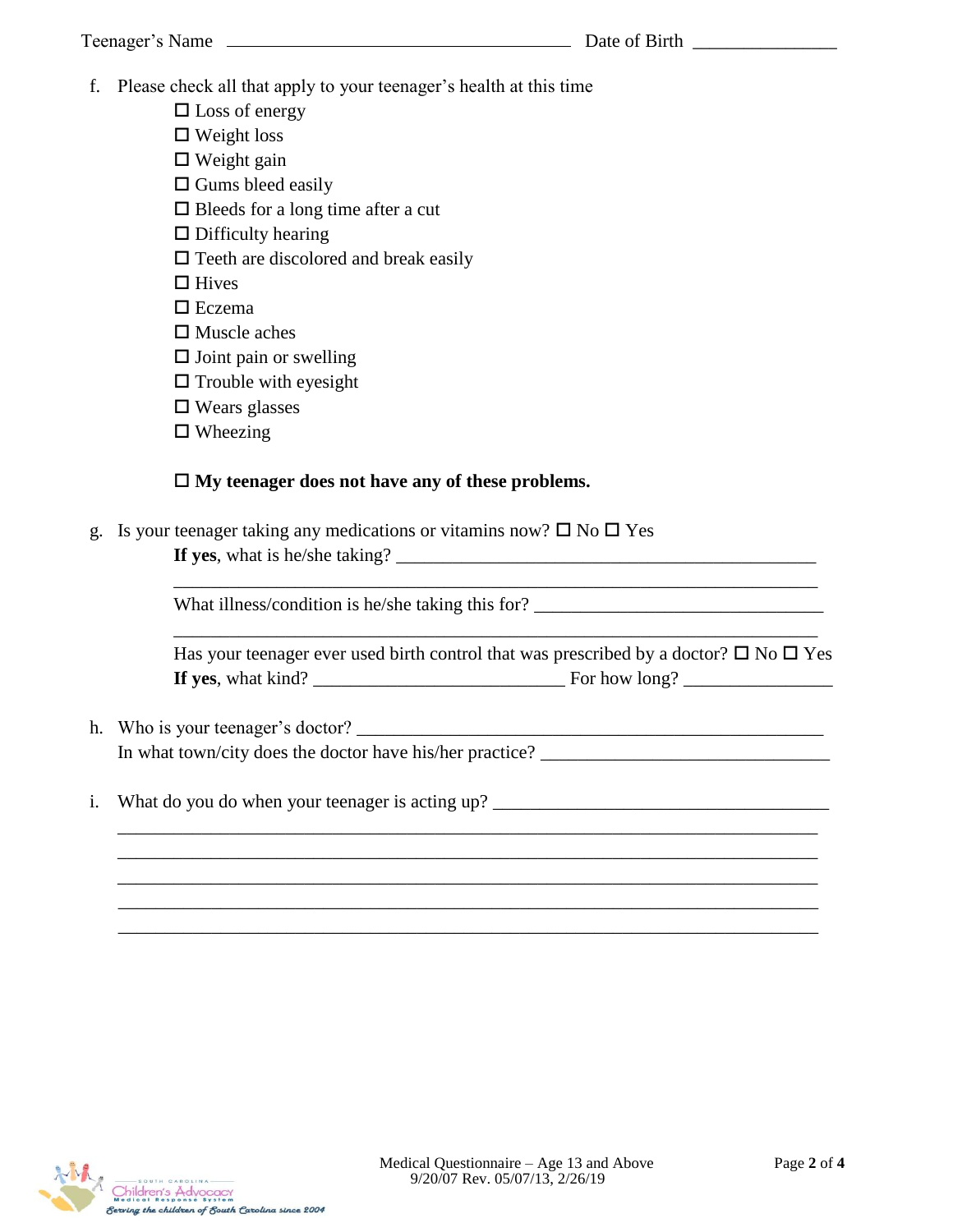## **Family Medical History**

Do any of your teenager's siblings, parents or grandparents suffer any of the following medical conditions? (Check all that apply and identify the family member affected by each illness)

- Anemia \_\_\_\_\_\_\_\_\_\_\_\_\_\_\_\_\_\_\_\_\_\_\_\_\_\_\_\_\_\_\_\_\_\_\_\_\_\_\_\_\_\_\_\_\_\_\_\_\_\_\_\_\_\_\_\_\_\_\_\_
- $\Box$  Asthma
- $\Box$  Delay in talking, moving around or understanding things

|   | Drug/alcohol addiction                                                                                                                                                                                                               |
|---|--------------------------------------------------------------------------------------------------------------------------------------------------------------------------------------------------------------------------------------|
| ப |                                                                                                                                                                                                                                      |
|   |                                                                                                                                                                                                                                      |
|   | Heart disease <u>experience and the set of the set of the set of the set of the set of the set of the set of the set of the set of the set of the set of the set of the set of the set of the set of the set of the set of the s</u> |
|   |                                                                                                                                                                                                                                      |
|   |                                                                                                                                                                                                                                      |
|   |                                                                                                                                                                                                                                      |
|   |                                                                                                                                                                                                                                      |
|   |                                                                                                                                                                                                                                      |
|   |                                                                                                                                                                                                                                      |
| ப |                                                                                                                                                                                                                                      |
|   |                                                                                                                                                                                                                                      |
|   | $\Box$ Other (please list) $\Box$                                                                                                                                                                                                    |

## **No one in my family has any of these illnesses.**

## **School Attendance**

a. Please give the name and location of the school your teenager attends: \_\_\_\_\_\_\_\_\_\_\_\_\_

\_\_\_\_\_\_\_\_\_\_\_\_\_\_\_\_\_\_\_\_\_\_\_\_\_\_\_\_\_\_\_\_\_\_\_\_\_\_\_\_\_\_\_\_\_\_\_\_\_\_\_\_\_\_\_\_\_\_\_\_\_\_\_\_\_\_\_\_\_

\_\_\_\_\_\_\_\_\_\_\_\_\_\_\_\_\_\_\_\_\_\_\_\_\_\_\_\_\_\_\_\_\_\_\_\_\_\_\_\_\_\_\_\_\_\_\_\_\_\_\_\_\_\_\_\_\_\_\_\_\_\_\_\_\_\_\_\_\_ \_\_\_\_\_\_\_\_\_\_\_\_\_\_\_\_\_\_\_\_\_\_\_\_\_\_\_\_\_\_\_\_\_\_\_\_\_\_\_\_\_\_\_\_\_\_\_\_\_\_\_\_\_\_\_\_\_\_\_\_\_\_\_\_\_\_\_\_\_ \_\_\_\_\_\_\_\_\_\_\_\_\_\_\_\_\_\_\_\_\_\_\_\_\_\_\_\_\_\_\_\_\_\_\_\_\_\_\_\_\_\_\_\_\_\_\_\_\_\_\_\_\_\_\_\_\_\_\_\_\_\_\_\_\_\_\_\_\_ \_\_\_\_\_\_\_\_\_\_\_\_\_\_\_\_\_\_\_\_\_\_\_\_\_\_\_\_\_\_\_\_\_\_\_\_\_\_\_\_\_\_\_\_\_\_\_\_\_\_\_\_\_\_\_\_\_\_\_\_\_\_\_\_\_\_\_\_\_

- b. Which grade is your teenager in?
- c. How is your teenager doing in school?  $\square$  Excellent  $\square$  Good  $\square$  Average  $\square$  Failing
- d. If your teenager is failing at school, what is the problem?